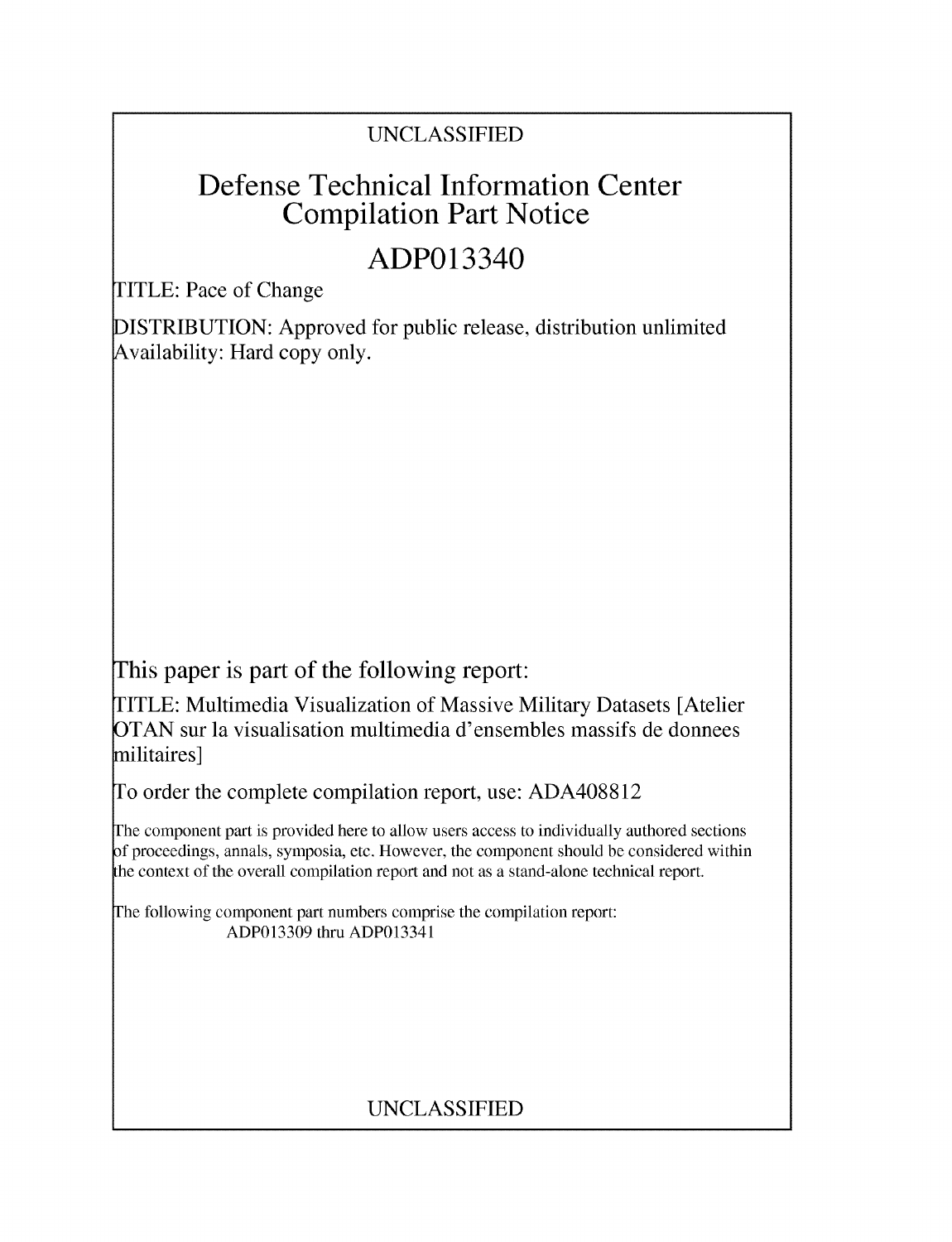#### Pace of Change

**J.** Kunar 35 Rosenfeld Crescent Kanata, ON K2K 2L2 Canada

*In the interests of readability and understandability, it is R TO policy to publish PowerPoint presentations only when accompanied by supporting text. There are instances however, when the provision of such supporting text is not possible hence at the time of publishing, no accompanying text was available for the following PowerPoint presentation.*

# Click here to view PowerPoint presentation; Press Esc to exit

#### Discussion - Paper **28**

#### Pace of Change: Can you Cope?

Speed vs. maneuverability Greater field of view in US aircraft, although less man. Than Russian aircraft Greater orient/visualisation OODA loop

Lind ODOA, applies better outside air force conference Visualisation solution does not work in every context

People see same thing differently

Ray Kurzweil-Braille, nanobots Computing speed doubling every three months by 2020 Have to design future systems now, not current systems, b/c by the time they're built computing power has increased considerably

Quadrant one internal awareness Quadrant two Internal responsiveness Quad 3 Responsiveness Quad 4 External responsiveness Wealth in innovation, not optimization Balance between risk and effectiveness of innovation People have values not organizations Stop developing independently-develop a strategy for working group, take it to the brass